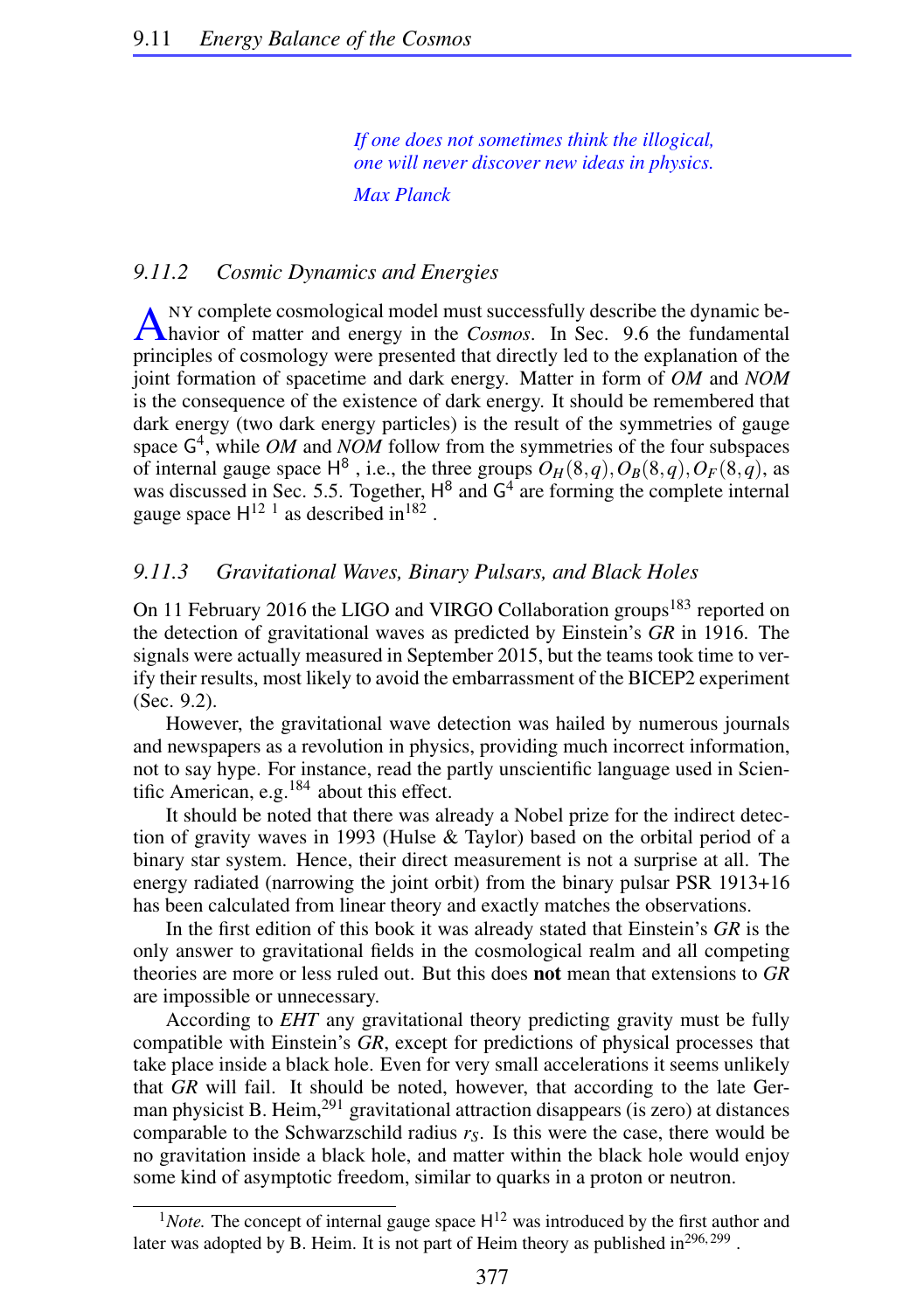It is important to note that gravitational plane waves, as described in the footnote of Sec. 5.7.1 (reducing the degrees of freedom in the metric tensor) are predicted by the linearized Einstein equations that are similar to the Maxwell equations (Sec. 7.4.1). However, *GR* is a nonlinear theory. In order to confirm Einstein's non-approximated *GR*, one must first ascertain that the nonlinear field equations of Einstein allow for waves also. They do. This is not trivial as there is, in principle, graviton-graviton interaction. The graviton particle as the mediator boson for gravity follows from the duality between the metric field  $h_{\mu\nu}$  and the particle picture, that is, this concept of quantum mechanics is introduced into *GR*. Because photons do not carry electric charge themselves they are not subject to this kind of nonlinear interaction. The metric field is a second rank tensor and it can be shown that gravitons must have spin 2. The proof is difficult because this must hold in the relativistic case, too, see E. Wigner 1939, while the photon has spin 1.

The crucial point therefore is: can the gravitational signals detected be interpreted with Einstein's linearized equations or are the full nonlinear equations needed? It seems, from the black hole masses involved (about 29 and 36 solar masses), that the linear theory may not match the measured data (this needs still to be confirmed). Relativistic (nonlinear) effects become spectacular, when  $GM/rc^2 \approx 1$ . The merger of these two black holes is *assumed* to have taken place at half the speed of light with a final orbital period of about 250 Hz. The two black holes are then *supposed* to have coalesced into a single black hole with the equivalent of about 62 solar masses. This scenario is the accepted physical interpretation for the time being – provided of course that no other, more plausible, alternatives can be found. If, however, these two black holes, supposed to have generated the gravitational waves, possess an extension similar to the diameter of the *Sun*, the magnitude of the relativistic gravitational effects becomes about  $6-8\times10^{-5}$ on the surface of the black hole, and the linear theory should be correct. On the other hand, astronomers have, for the first time, measured the radius of a black hole in September 2012 and are claiming that it is about  $5.5 \times r_s$ , where  $r_s$  is the Schwarzschild radius (light cannot escape from the black hole if it is closer than  $r<sub>S</sub>$ ). For the *Sun r<sub>S</sub>*  $\approx$  2.95 km. In general, it is *believed* that black holes have a Schwarzschild radius *r<sup>S</sup>* about 100,000 times smaller than the *Sun*. If this were the case, then the gravitational waves detected would be a confirmation of the validity of the nonlinear field equations, provided of course, that the underlying assumption of two merging black holes as the source for gravitational waves is correct.

If the effect can be explained by the linearized field equations, then any gravitational theory that gives the same linearized equations as Einstein's theory would have passed the test, too.

There is, however, another principle to detect gravitational waves of *low frequency* – which cannot be measured by LIGO – based on the usage of compact gravity pulsars that are also emtting radio waves. The goal is to measure the changes in the distances between the *Earth* and the pulsars caused by the spacetime distortion created by the emitted gravitational waves, when they are passing over the *Earth*. This change in distance is causing a delay or advance in the radio pulse arrival time. Because this effect is extremely small, M. Kramer et al. at MPI Bonn, Germany<sup>309</sup> are searching for the most rotationally stable pulsars, known as millisecond pulsars. For details see also Fig. 54.

In conclusion, the experiments seem to have found gravitational waves, but